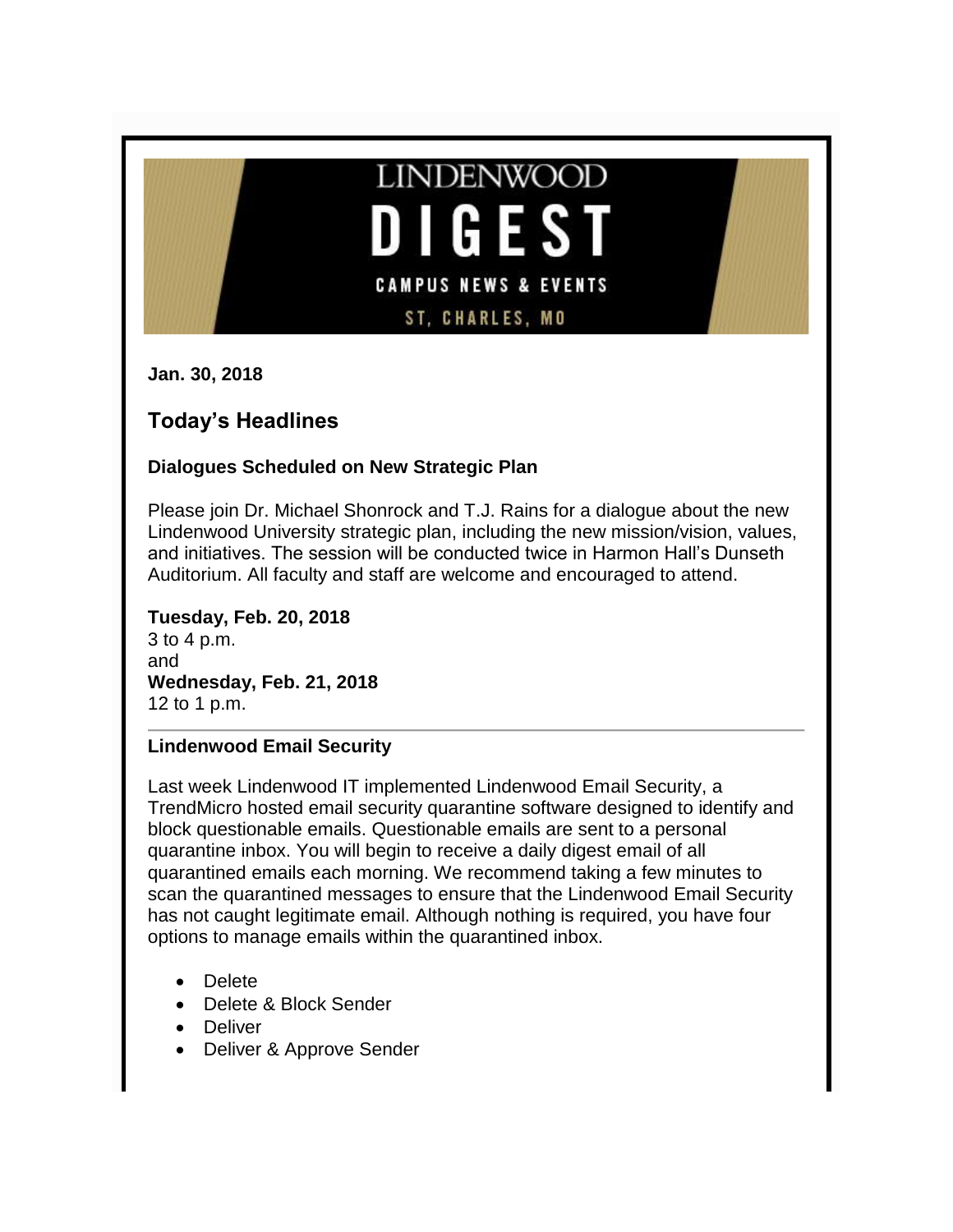If you take no action, you will continue to receive daily reminders of any new or outstanding content in your Lindenwood Mail Security inbox. Quarantined content will be automatically deleted after 30 days. Visit Lindenwood.edu/cybersecurity to learn more on how to manage your Lindenwood Email Security daily digest.

# **Lindenwood Wrestling has Final Two Home Duals; Men's Volleyball Has Two Weekend Home Matches**



The Lindenwood wrestling team has its final two home duals of the 2018 season this week with two conferences matches. On Wednesday evening, the Lions will take on Central Missouri at 7 p.m. Sunday afternoon. Lindenwood will take on Fort Hays State at 2 p.m. Both matches will take place at Hyland Arena.



The Lindenwood men's volleyball team will also be home for two matches this week. On Friday evening, the Lions face former conference rival Grand Canyon at 7 p.m. The next afternoon, at 5 p.m., Lincoln Memorial will be in town to take on Lindenwood. Both of those contests will also take place inside

Hyland Arena.

Admission for all four of the events is free.

# **Spring 2018 Diversity Dialogues**

Please mark your calendars for the following Diversity Dialogues, sponsored by the DEI Task Force and the Office of Student Life & Diversity.

**"Disenfranchisement and Democracy: A discussion on voting rights, felons, activists and politics, and housing and representation"** Tuesday, Feb. 13, 3:30 p.m. Dunseth, Harmon Hall

**"Opposition to LGBTQ Rights: Red States "**  Thursday, March 22, 3:30 p.m., Dunseth, Harmon Hall

**"Sexual Assault Awareness"** Tuesday, April 10, 3:30 p.m., Dunseth, Harmon Hall

**DECA Competition Team – Student Recruitment Underway for 2018**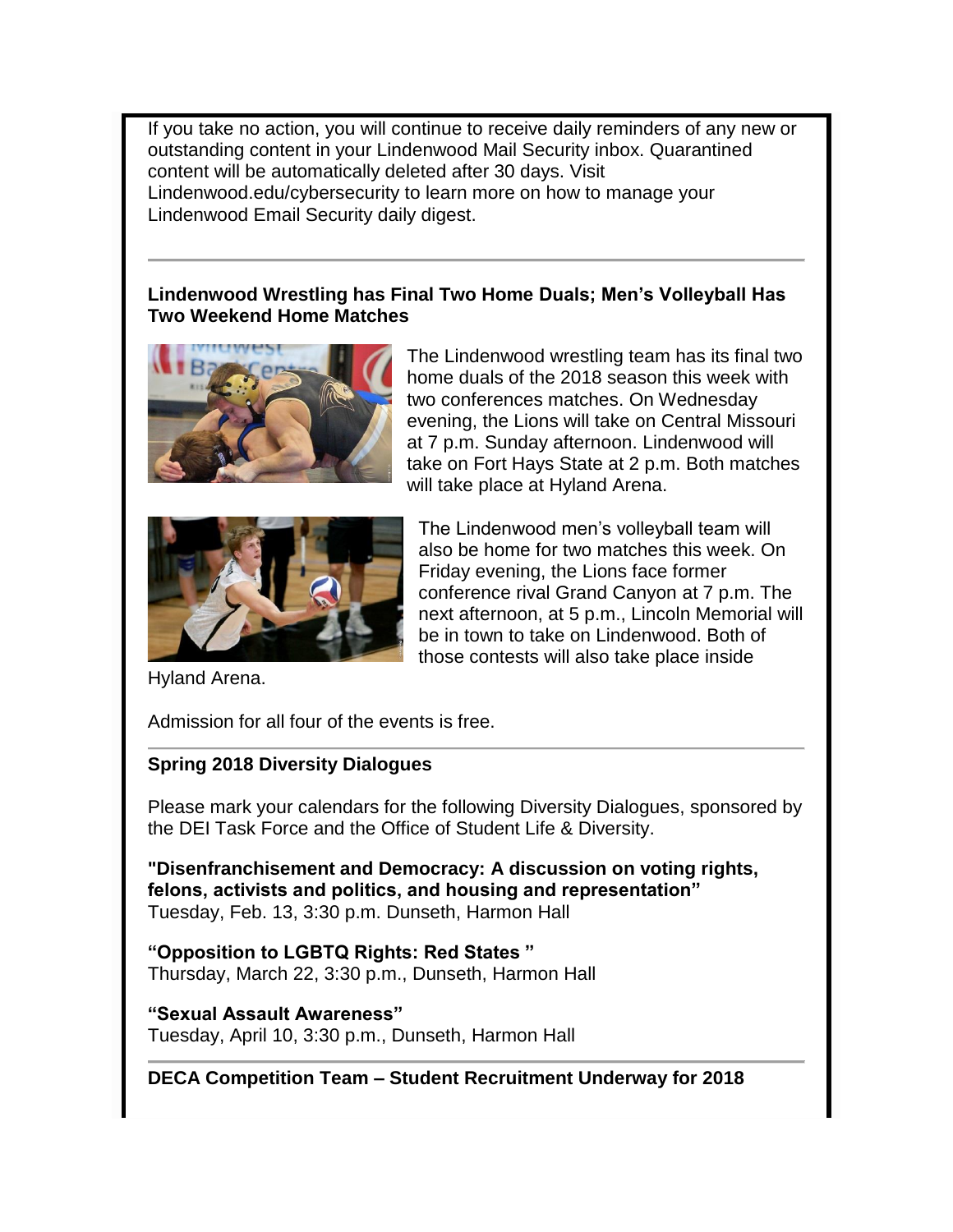

Picture this! Your students winning top presentation awards at **DECA** Competitions in 2018!

Please encourage your students to consider joining the [Lindenwood Collegiate DECA Competition](http://www.lindenwood.edu/about/news/details/two-from-lindenwood-take-top-prize-at-national-deca-competition/)  [Team.](http://www.lindenwood.edu/about/news/details/two-from-lindenwood-take-top-prize-at-national-deca-competition/)

Program develops incredible presentation skills with trips to New York City, Washington, D.C., and Lake of the Ozarks every year.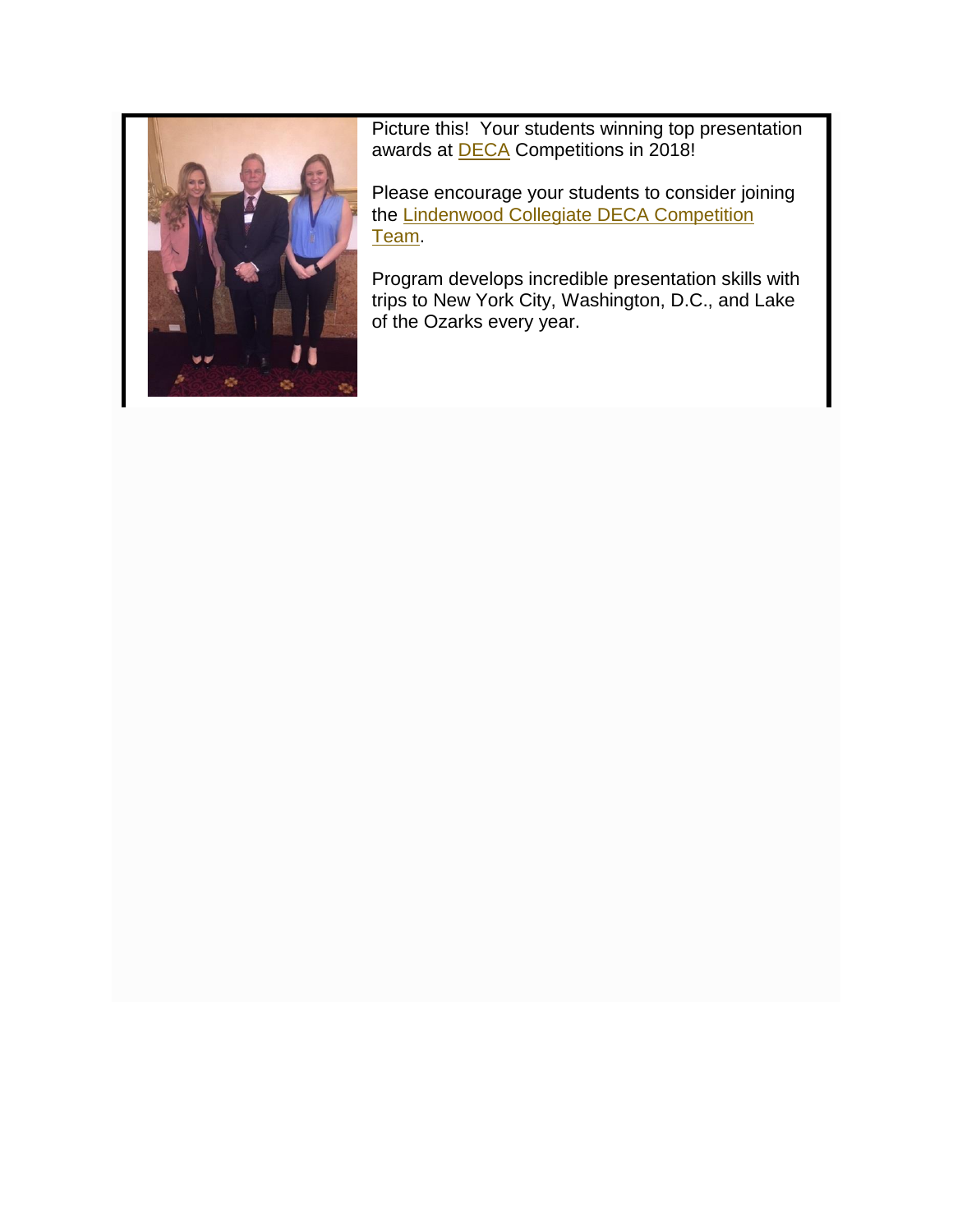For more information, have your students call or email Craig Felzien, Director

I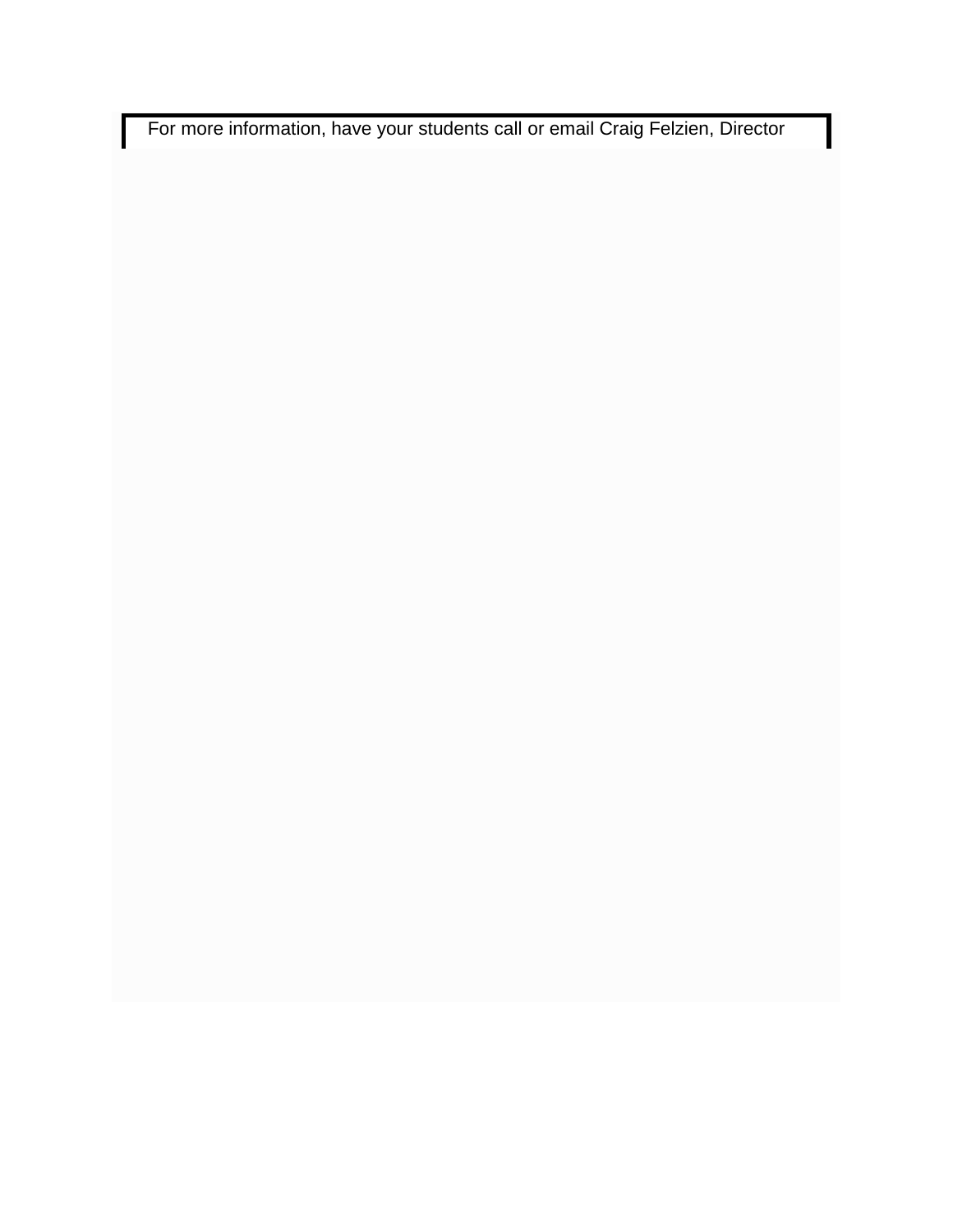of The Duree Center for Entreprenuership: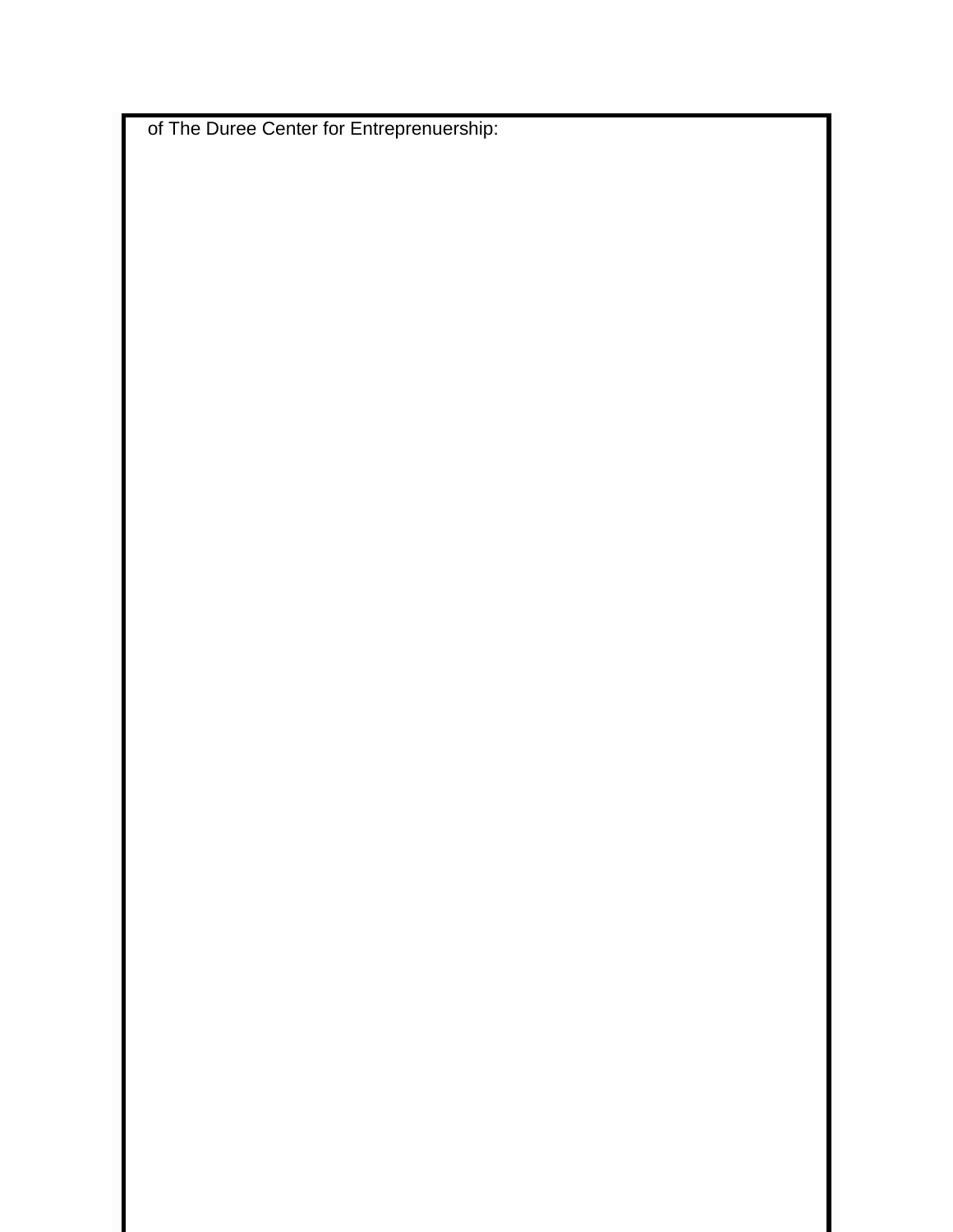[CFelzien1@lindenwood.edu](mailto:CFelzien1@lindenwood.edu) or 636-949-4432

# **Evans Commons Rec Center Family Days**

Evans Commons Recreation Center Faculty and Staff Family Days are still here! Current faculty and staff can bring their family members into the Rec Center on the listed dates below for free! Ages 13 and up can use the fitness equipment, and 12 and under can use the courts and third floor track. Inform the front desk staff when checking in that you will be participating, sign waivers for all members of your family, grab a wristband and you are ready to go!

Feb. 4, 10-11, 17-18 March 3-4, 24 April 14-15, 21-22, 28-29

# **Hacks for Collaboration in the Classroom Session**

The School of Humanities presents *[Hacks for Collaboration in the Classroom](http://felix.lindenwood.edu/newsletter/2018_01/collaborationflier.pdf)* Wednesday, Feb. 21 3:30-4:30 p.m. in LARC 117. Practice two techniques for engaging students in collaborative activities in the classroom

# **Student-Athlete Talent Show Feb. 6**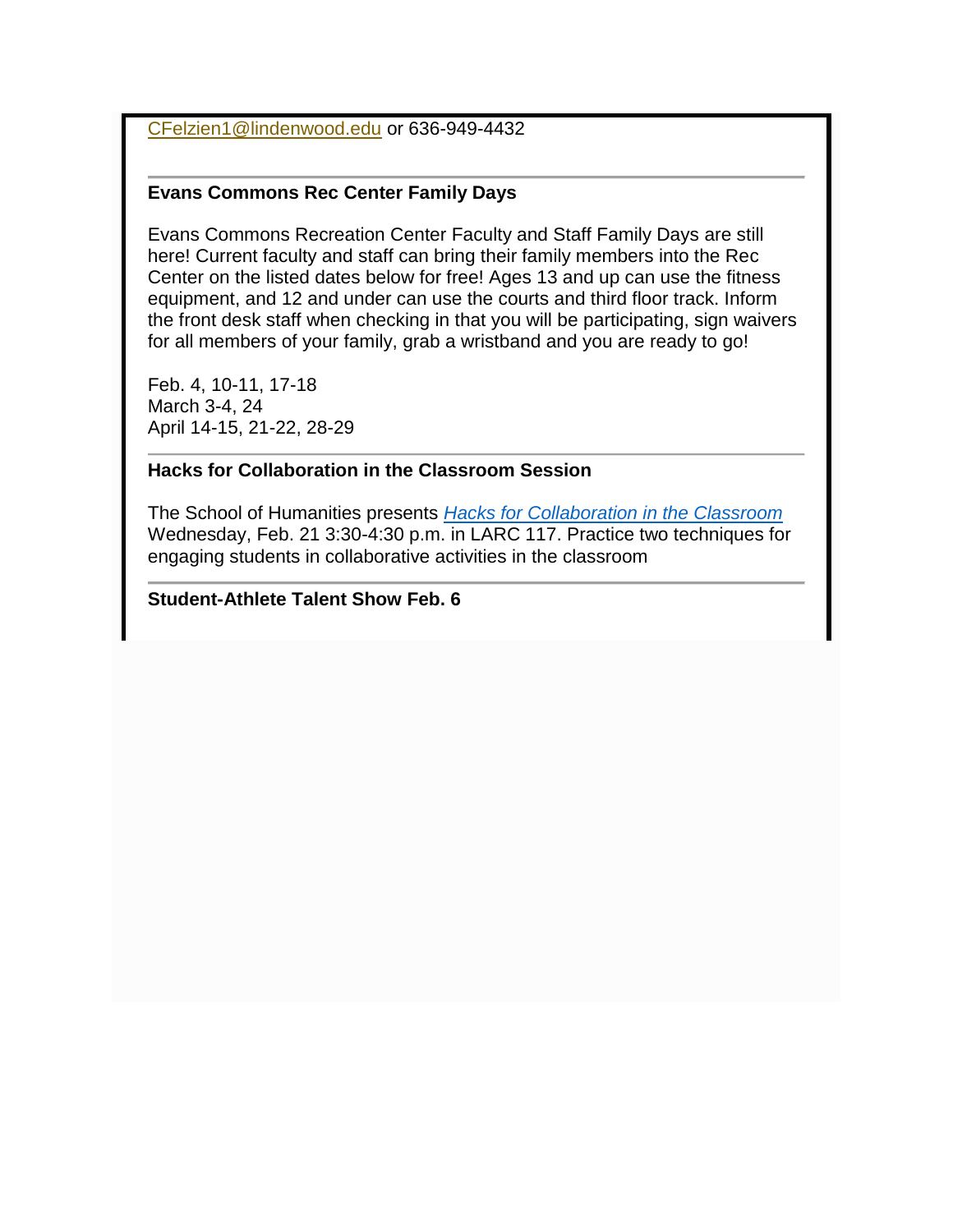The 5<sup>th</sup> [Annual Student-Athlete Talent Show](http://felix.lindenwood.edu/newsletter/2018_01/talentshow2018.jpg) will be Tuesday, Feb. 6, at 7:30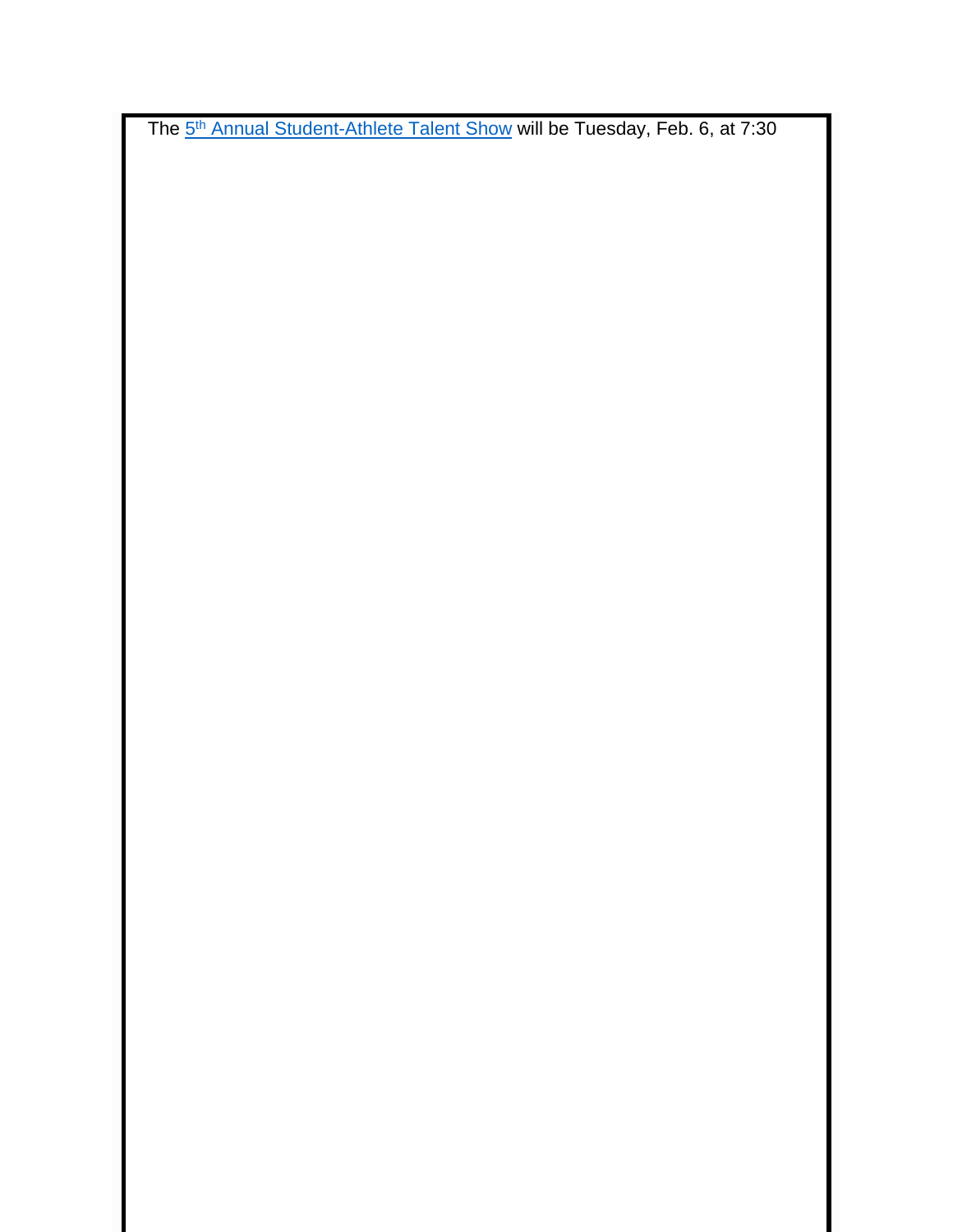p.m. in Hyland Arena.

Come be impressed, entertained, and amused by the many hidden talents of our student-athletes all for a good cause.

Tickets are now on sale for \$2 in advance or \$3 at the door, with all proceeds to benefit Make-A-Wish Missouri.

Contact [CFinnell@lindenwood.edu](mailto:CFinnell@lindenwood.edu) for more information.

#### **Excused Absences**

Please excuse the following students from class on Monday, Jan. 29 from 7:45 a.m. to 2 p.m. These students will be attending a seminar titled "*Sports Concussions: Facts, Fallacies and New Frontiers Seminars"* through the Brain Injury Association of Missouri.

| Andavea Alexander       | Desiree Johnson          | Michael Pilarski        |  |
|-------------------------|--------------------------|-------------------------|--|
| Jennese Bacon           | <b>Faith Koffron</b>     | <b>Claire Schamel</b>   |  |
| <b>Micahel Doerr</b>    | Ryan Kopp                | Delia Smith             |  |
| <b>Ashley Harding</b>   | Josephine Lonning        | Isabella Weiskopf       |  |
| Sarah McGall            | Isabella Weiskopf        | <b>Stephanie Brewer</b> |  |
| <b>Cassandra Keller</b> | <b>Spencer Blondeaux</b> | <b>Caitlin Blair</b>    |  |
|                         | <b>Brittany Moffett</b>  |                         |  |

# **Updated 2018 Tax Withholding Tables**

As you may know, the federal government passed new tax reform legislation last month. This has resulted in new tax tables that will affect employees' paychecks. The new withholding tables have just been released by the IRS and reflect the increase in the standard deduction, repeal of personal exemption and changes in tax rates and brackets. Workday updated the tax tables in the payroll system on Friday, January 19, 2018. This will mean that non-exempt and student workers will notice the changes in tax withholding on their 1/26/18 check. Exempt employees will start off with their January 2018 checks being withheld at the new tax rates.

The new tables are designed to work with the Forms W-4 that workers have already filed with their employers to claim withholding allowances. This will minimize the burden on taxpayers and employers. Employees do not have to do anything at this time. For people with simpler tax situations, the new tables are designed to produce the correct amount of tax withholding. The revisions are also aimed at avoiding over- and under-withholding of tax as much as possible. To help people determine their withholding, the IRS is revising the withholding tax calculator on IRS.gov. The IRS anticipates this calculator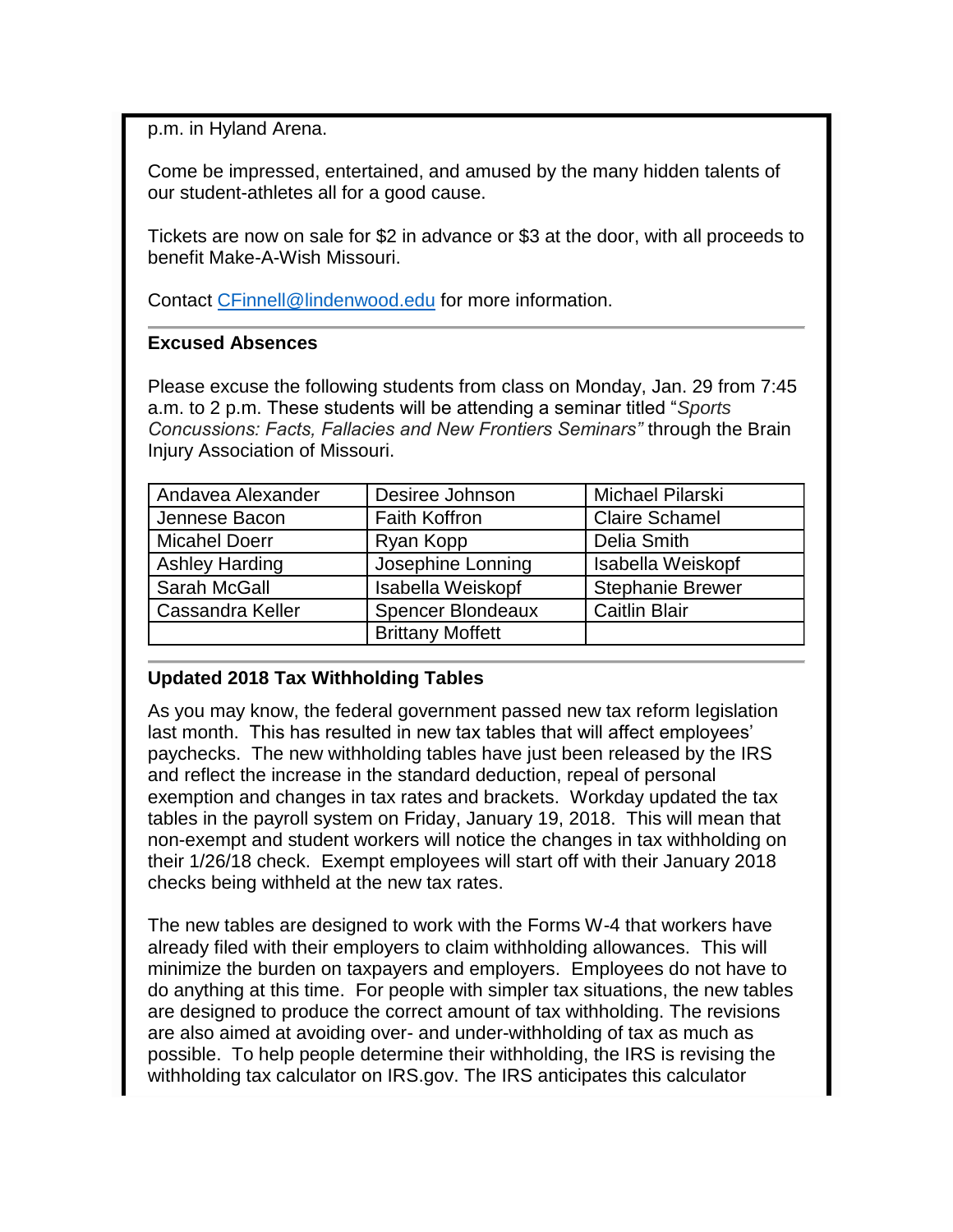should be available by the end of February. Taxpayers are encouraged to use the calculator to adjust their withholding once it is released. The IRS is also working on revising the Form W-4. The calculator and new Form W-4 can be used by employees who wish to update their withholding in response to the new law or changes in their personal circumstances in 2018, and by workers starting a new job. Until a new Form W-4 is issued, employees and employers should continue to use the 2017 Form W-4.

#### **Lindenwood Mail Security**

Protecting our network and the personal information of our students and employees are vital to the successful operation of the University. Lindenwood IT has implemented Lindenwood Email Security, a TrendMicro hosted email security quarantine software designed to identify and block questionable emails. Questionable emails are sent to a personal quarantine inbox. You can access your quarantined emails by selecting the LU Security icon on your desktop. We recommend taking a few minutes to scan the quarantined message to ensure that the Lindenwood Mail Security has not caught legitimate email. We are currently developing security awareness resources; further information will be forthcoming.

# **Electronic Versions of the 2017 W-2s Now Available in Workday.**

To access your forms, click on the 'Pay' worklet and choose Tax Documents under the My Statements menu. If your form does not automatically pop up after the processing window disappears you can find it on your W:drive in Workday or in your notifications.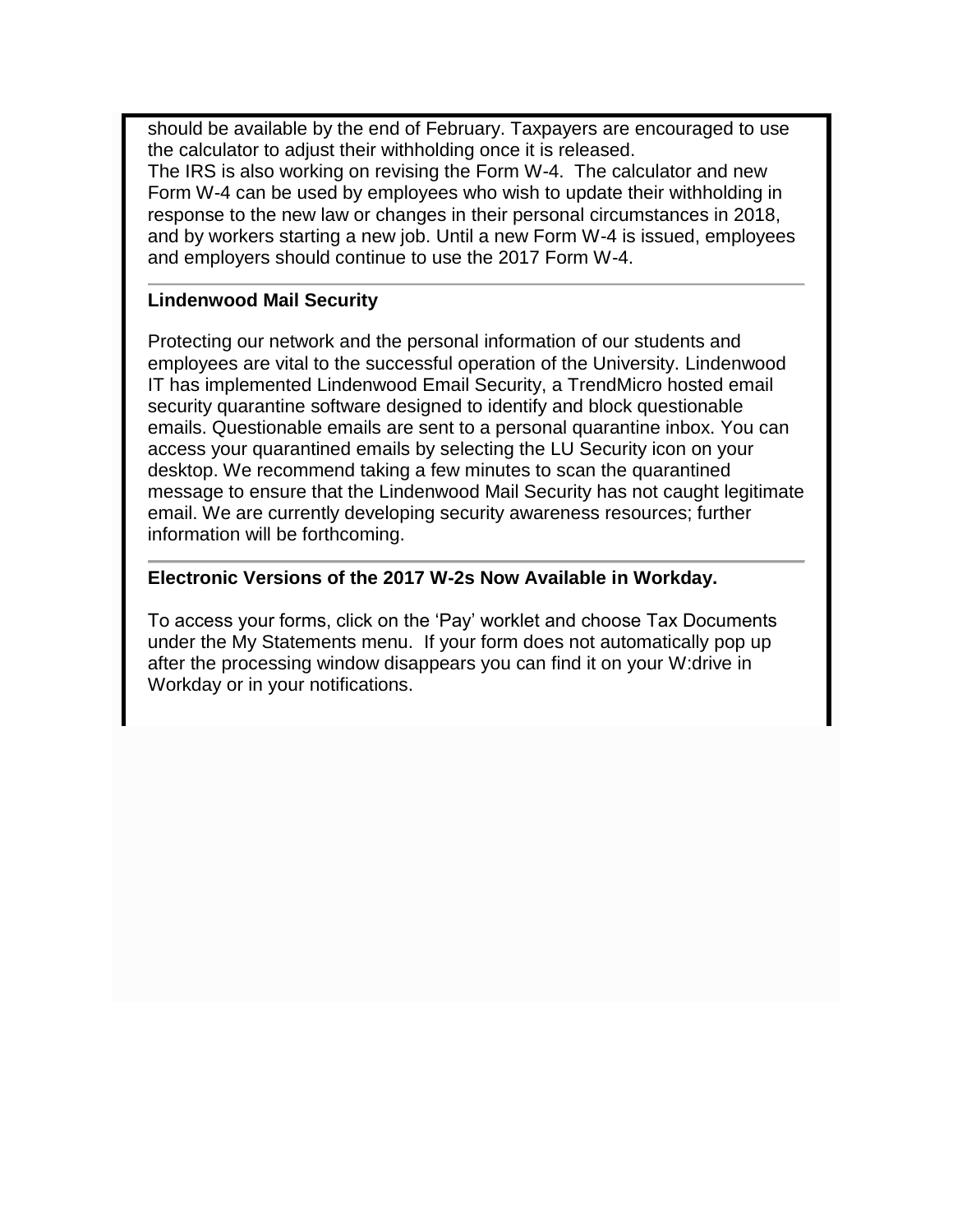|    | <b>Contract Contract Contract Contract Contract Contract Contract Contract Contract Contract Contract Contract Co</b> | æ |               |
|----|-----------------------------------------------------------------------------------------------------------------------|---|---------------|
|    | Eric Mircsov<br>View Profile                                                                                          |   |               |
| ⋒  | Home                                                                                                                  |   |               |
| 88 | Workbench                                                                                                             |   |               |
|    | Favorites                                                                                                             |   |               |
| ◠  | W:Drive                                                                                                               |   |               |
|    | Documentation                                                                                                         |   | $\mathbb{E}$  |
| Զ  | My Account                                                                                                            |   | $\rightarrow$ |

Paper copies of the W-2s will be mailed to the home address on file.

If you have any questions please reach out to the payroll office at 636-949- 4971.

# **Recent Editions**

[The Digest archive](http://www.lindenwood.edu/about/digest-archives/)

[Belleville Digest archive](http://www.lindenwood.edu/belleville/about/lindenwood-belleville-digest-archives/)

# **Events and Deadlines**

- **Through Feb. 16:** "Connections" Exhibition, Boyle Family Gallery
- **Through April 4: [Academic Technology Services Workshops](http://felix.lindenwood.edu/newsletter/2018_01/ats_spring_catalog.pdf)**
- **Feb. 2:** *Entrepreneurial Mindset Event* featuring Professor David Yeung, 1-3 p.m., Dunseth Autditorium
- **Feb. 3:** [Jr. Lynx Spirit Camp](https://register.myonlinecamp.com/camp.cfm?sport=2&id=109428)
- **Feb. 7:** [Adjunct Instructor Fair](http://felix.lindenwood.edu/newsletter/2018_01/adjunctfair.pdf) [\(RSVP\)](https://www.eventbrite.com/o/lindenwood-human-resources-11113458435)